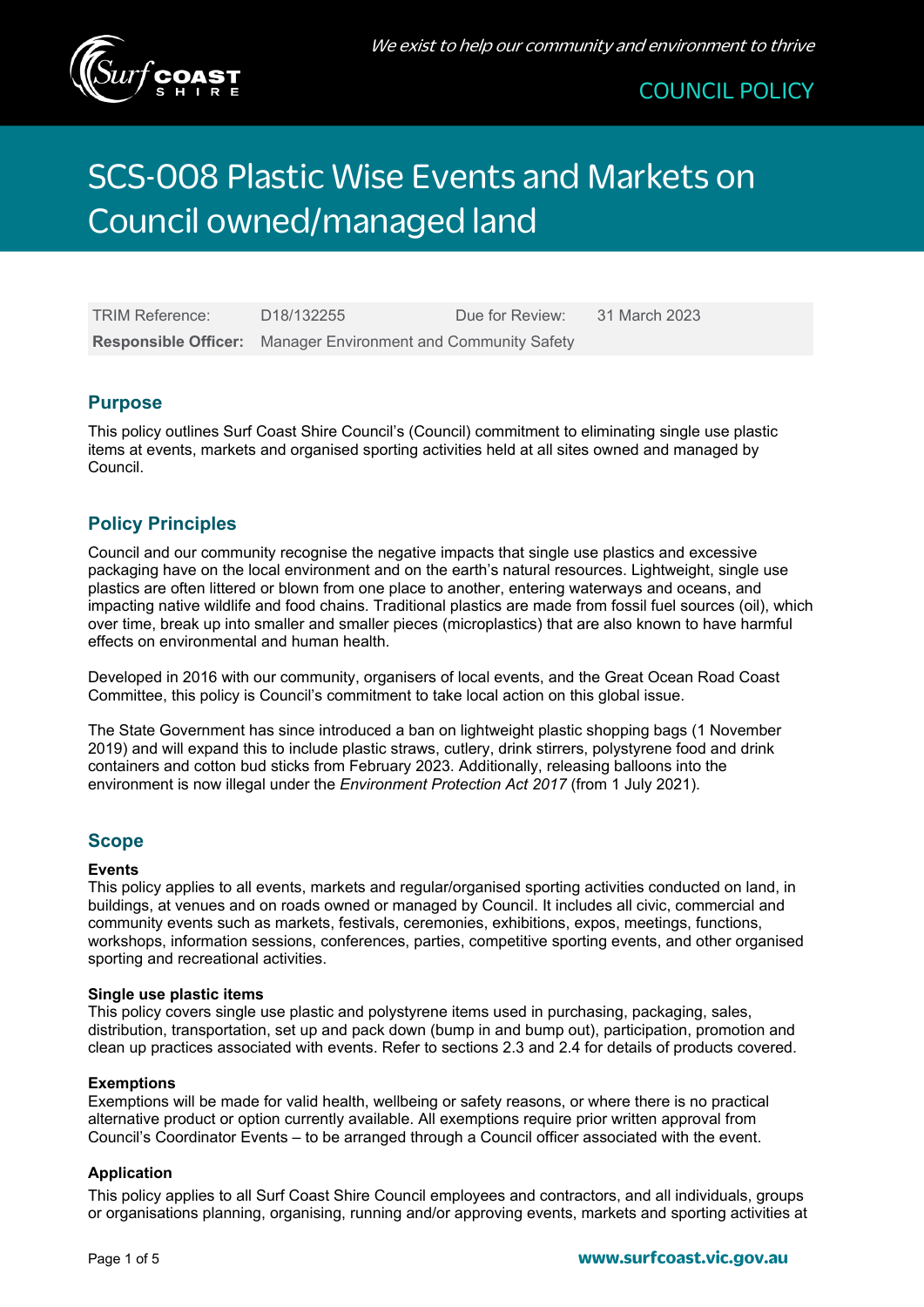

Council sites. It includes stallholders/vendors, sponsors, contractors, volunteers and service providers who are on site as part of the event.

Event organisers must demonstrate how they will achieve compliance with this policy through the event planning process, such as the Event Brief (internally organised events) or Event Application (externally organised events).

The Plastic Wise Guide for Markets and Events in Surf Coast Shire, available at [www.surfcoast.vic.gov.au/plasticwise,](http://www.surfcoast.vic.gov.au/plasticwise) provides guidance for meeting the requirements of this policy.

In implementing this policy, Council works in partnership with other Crown land managers, including the Great Ocean Road Coast and Parks Authority, who share the goal of reducing plastic in the environment.

#### **Organised sporting and recreational activities**

Council officers will support Council owned and managed sporting facilities and community sporting clubs operating at Council sites to become compliant with this policy by December 31 2023 or sooner.

# **Policy**

Surf Coast Shire Council is committed to eliminating single use plastic items at events, markets and organised sporting activities held at all sites owned and managed by Council.

Expectations outlined in this policy aim to avoid unintended negative impacts – by considering current options for managing items at the end of their use, and being clear that the priority is to remove the risk of plastic having a harmful impact on the natural environment. More broadly, Council is committed to the target of zero recoverable waste being sent to landfill or finding its way into the environment.

#### **1. Expected outcomes of this policy**

- 1.1 Deliver Council and community events that demonstrate the principles of the waste hierarchy prioritising avoidance, reduction, reuse, then recycling, with disposal being the last resort.
- 1.2 Apply a best practice plastic wise approach to all Council run events.
- 1.3 Help our community to achieve, (or advance towards) a best practice plastic wise approach for events and markets that they run.
- 1.4 Develop and maintain positive and constructive relationships with event and market organisers and our community.
- 1.5 Ensure the Surf Coast Shire Plastic Wise Guide for Markets and Events is kept up to date to assist all event organisers to operate consistently with this policy.

#### **2. Expected event outcomes**

#### Before the event – planning

- 2.1 Event organisers plan to incorporate and accommodate the principles of the waste hierarchy before, during and after the event.
- 2.2 Event organisers are active in educating and guiding their event staff (including volunteers, contractors, service providers), vendors/stallholders, sponsors, patrons and participants on why a plastic wise approach is important and what practices should be followed, including:
	- Eliminating all disposable plastic items where possible;
	- encouraging and enabling the use of reusable alternatives;
	- ensuring that no plastic items become litter at the event site; and
	- providing information and infrastructure to assist with achieving the above.
- 2.3 Some plastics are both a greater risk to the environment and/or more easily avoided or replaced. Recognising this, the following products are not used, sold or distributed (unless an exemption is granted for health, wellbeing or safety reasons):
	- Single use plastic bags, including promotional or event participant bags;
	- single use plastic plates, bowls, cups, straws, cutlery, food containers and sachets;
	- single use/disposable items and plastic packaging used for promotional items, giveaways and merchandise;
	- plastic bottled water (also refer to 2.6 about the provision of drinking water); and
	- balloons.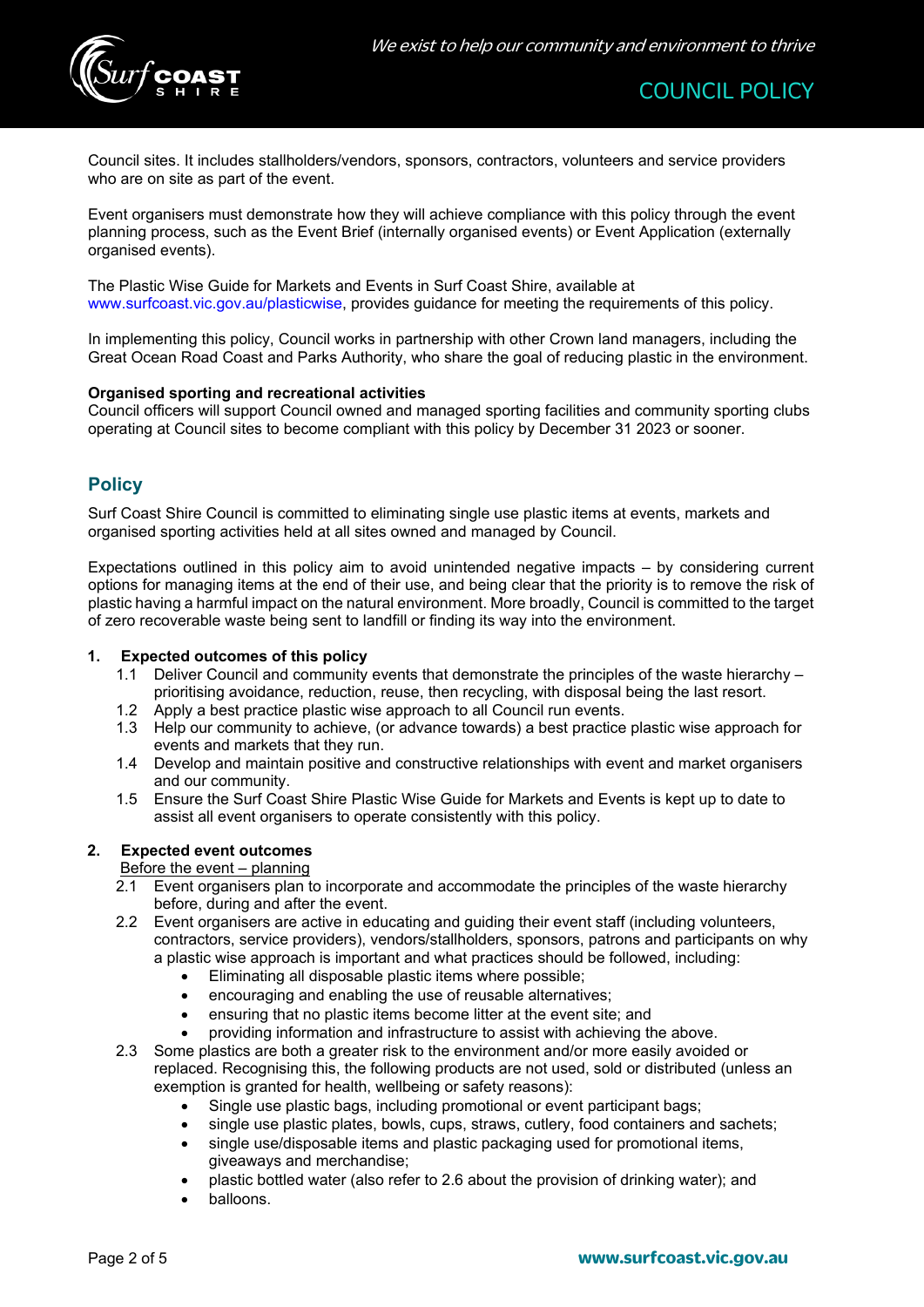

- 2.4 Some plastics remain a risk to the environment; however they are currently less easily avoided or replaced. Recognising this, if they cannot be eliminated immediately, event organisers demonstrate a shift away from the following (unless an exemption is granted for health, wellbeing or safety reasons):
	- Single use, plastic lined and/or plastic lidded cups used for hot or cold drinks (e.g. takeaway coffee cups);
	- single serve drinks (in addition to water) that are packaged in plastic bottles, e.g. soft drink, juice, milk, etc. (Note: also refer to Council's Local Law 2, section 4.1.2 Glass Free Areas).
	- soft plastic packaging including cling wrap, wrappers, bags and similar; and
	- single use or limited use plastic items used in event infrastructure and promotion, including cable ties, course markings, decorations and giveaways.
- 2.5 Cigarette butts, which consist mostly of plastic with a thin paper coating, are contained and prevented from entering the natural environment, and disposed of to landfill after the event.
- 2.6 Access to free drinking water is provided (unless the event location prevents this) and clearly signed, along with alternatively packaged water if it is required.
- 2.7 Organisers of events that require an Event Brief (Council run events) or Event Application (external events) provide to Council a waste management plan.
- 2.8 All events, regardless of whether they require a waste management plan, strive to meet the following waste management outcomes:
	- Certified compostable cups, cutlery, containers, packaging, etc. are collected and sent for processing into compost;
	- if it cannot be avoided, soft plastic packaging is collected for recycling through a separate waste stream; and
	- event materials (e.g. event signage, promotional banners, flags and course markings) are designed for future reuse, rather than disposal.

#### During the event – delivery and performance monitoring

- 2.9 Event organisers are active in educating and guiding their event staff (including volunteers, contractors, service providers), vendors/stallholders, sponsors, patrons and participants on why a plastic wise approach is important and what practices should be followed.
- 2.10 No items, including small items such as cable ties and cigarette butts, become litter.
- 2.11 Event organisers monitor their event and collect evidence (e.g. photos) that illustrate the effectiveness of their plastic wise approach and waste management systems with the intention to identify opportunities for improvement for future events and for this policy.

#### After the event – clean up and evaluation

- 2.12 The event site or venue is left litter free and returned to pre-event conditions in the agreed timeframe, and with no risk of litter items impacting the environment, e.g. waterways, in this time. (Note: any site remediation required will be at the expense of the event organiser).
- 2.13 Event organisers should review their event against the expected event outcomes of this policy (section 2) to identify opportunities for improvement for future events and for this policy.

#### **3. Council officer responsibilities**

- Council officers involved in the planning, approval and/or delivery of events will:
	- Apply a best practice plastic wise approach to all Council run events;
		- seek to develop and maintain positive and constructive relationships with event and market organisers and our community;
		- help our community to achieve, or make progress towards a best practice plastic wise approach for events and markets that they run;
		- ensure that the Surf Coast Shire Plastic Wise Guide for Markets and Events is updated in line with the next policy review, to assist all event organisers to operate consistently with this policy:
		- when there is repeated, poor adherence to this policy, recommend to Senior Management that these events not be supported or approved by Council; and
		- ensure that events receiving Council grants and/or sponsorship commit to complying with the policy before support is made available.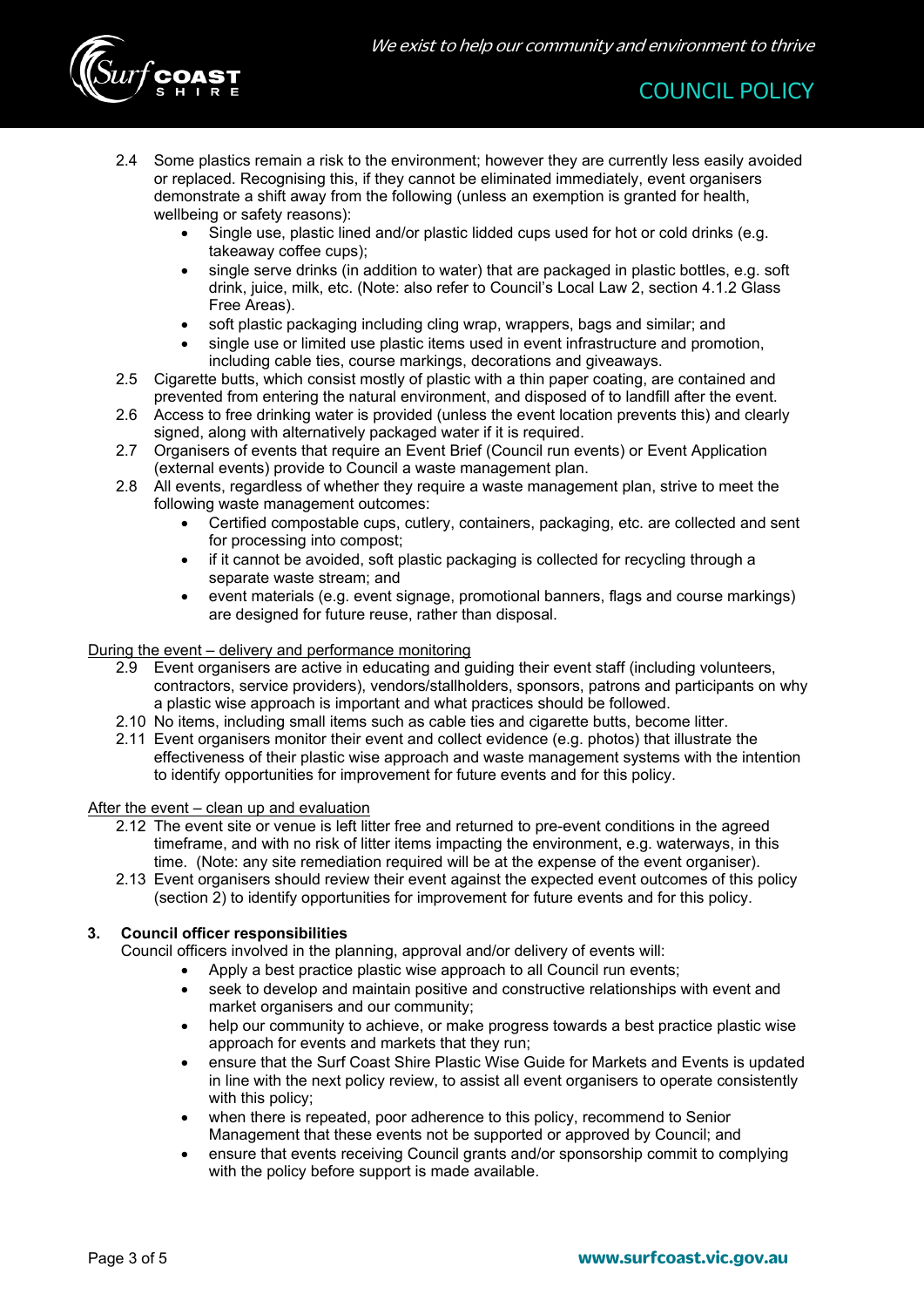

# **Local Government Act 2020 Principles**

| <b>Principles</b>                                                                                            | <b>Applicable</b><br>to policy | If yes, provide details                                                                                                                                                                                                                                                                                                                                                  |
|--------------------------------------------------------------------------------------------------------------|--------------------------------|--------------------------------------------------------------------------------------------------------------------------------------------------------------------------------------------------------------------------------------------------------------------------------------------------------------------------------------------------------------------------|
| <b>Governance Principles</b><br>(Consideration of the Governance Principles<br>under s.9 of LGA 2020)        | Yes                            | This policy relates to Section $9(2)(c)$ 'the<br>economic, social and environmental<br>sustainability of the municipal district is<br>to be promoted'.                                                                                                                                                                                                                   |
| <b>Community Engagement</b><br>(Consideration of Community Engagement<br>Principles under s.56 LGA 2020)     | Yes                            | Development of this policy in 2016 and<br>the review in 2018 involved<br>collaboration (IAP2) with local event and<br>plastic wise community groups. Minimal<br>community engagement occurred in the<br>2021 review due to the limitations on in-<br>person events due to COVID-19,<br>however it will be relevant to<br>involve/collaborate on the following<br>review. |
| <b>Public Transparency</b><br>(Consideration of Public Transparency<br>Principles under s.58 of LGA 2020)    | Yes                            | This policy is easily accessible to the<br>community, and clearly referenced in<br>Council's event application processes.                                                                                                                                                                                                                                                |
| <b>Strategies and Plans</b><br>(Consideration of Strategic Planning<br>Principles under s.89 of LGA 2020)    | Yes                            | This policy links to strategies in the<br>2016-2020 and 2021-2025 Council<br>Plans, and aligns with Council's ongoing<br>aspiration to demonstrate environmental<br>leadership.                                                                                                                                                                                          |
| <b>Financial Management</b><br>(Consideration of Financial Management<br>Principles under s.101 of LGA 2020) | No                             |                                                                                                                                                                                                                                                                                                                                                                          |
| <b>Service Performance</b><br>(Consideration of Service Performance<br>Principles under s.106 of LGA 2020)   | Yes                            | This policy contributes to enhanced<br>enjoyment of local events, and reduced<br>pressure on waste management<br>systems.                                                                                                                                                                                                                                                |

# **Definitions**

| Event                                      | Any planned activity that occurs in a certain place, during a certain time, which<br>involves a gathering of people and has some level of impact on the immediate<br>surroundings.                                                                                                                                                                                                                                                                                                                                                                                                                                |
|--------------------------------------------|-------------------------------------------------------------------------------------------------------------------------------------------------------------------------------------------------------------------------------------------------------------------------------------------------------------------------------------------------------------------------------------------------------------------------------------------------------------------------------------------------------------------------------------------------------------------------------------------------------------------|
| Civic event                                | Any event organised by Council staff.                                                                                                                                                                                                                                                                                                                                                                                                                                                                                                                                                                             |
| Commercial<br>event                        | An event conducted for profit.                                                                                                                                                                                                                                                                                                                                                                                                                                                                                                                                                                                    |
| Community<br>event                         | An event conducted by or for the community.                                                                                                                                                                                                                                                                                                                                                                                                                                                                                                                                                                       |
| Sporting and<br>recreational<br>activities | Any regular or organised sporting or recreational activity occurring at Council owned<br>or managed sites, including those run by community sporting clubs.                                                                                                                                                                                                                                                                                                                                                                                                                                                       |
| Council sites                              | Land, buildings, venues, roads or any other location owned or managed by Council.                                                                                                                                                                                                                                                                                                                                                                                                                                                                                                                                 |
| Single use<br>plastics                     | Any disposable plastic or polystyrene item that is designed to be used only once or for<br>a short period of time before being discarded. They include, but are not limited to,<br>plastic bags, cups, bowls, plates, cutlery, straws, bottled water, sachets (e.g. sauces,<br>sunscreen), containers, packaging and other similar items. For the purpose of this<br>policy, it also applies to balloons, disposable paper cups with plastic linings and/or lids<br>(for hot or cold drinks), plastic glitter, glow sticks and confetti, and single use or<br>disposable plastic promotional items and giveaways. |
| Plastic                                    | Polyethylene, polystyrene and polypropylene made from petrochemical compounds,<br>including degradable and biodegradable products made from these compounds.                                                                                                                                                                                                                                                                                                                                                                                                                                                      |